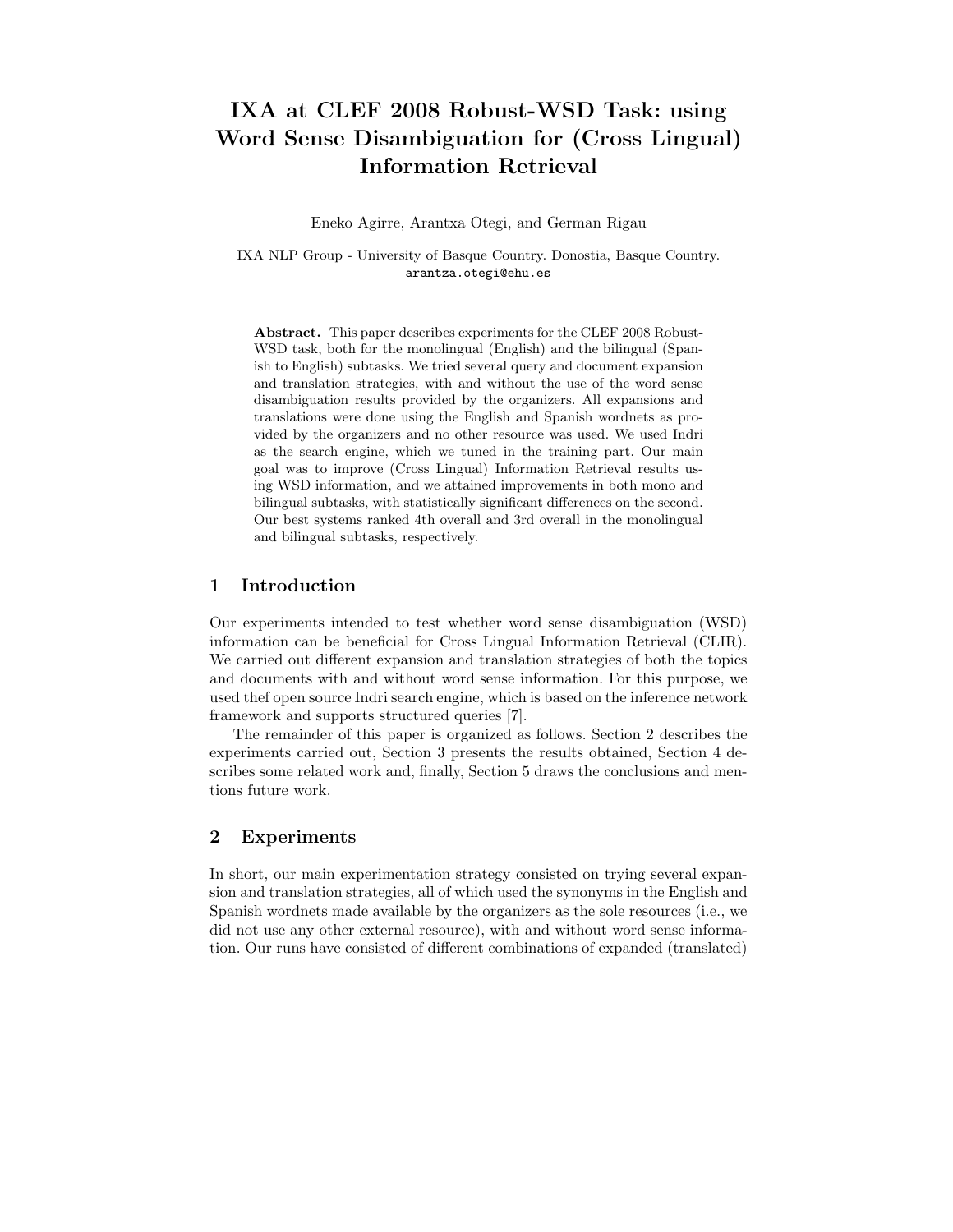topics and documents. The steps of our retrieval system are the following. We first expand and translate the documents and topics. In a second step we index the original, expanded and translated document collections. Then we test different query expansion and translation strategies, and finally we search for the queries in the indexes in various combinations. All steps are described sequentially.

# 2.1 Expansion and translation strategies

WSD data provided to the participants was based on WordNet version 1.6. Each word sense has a WordNet synset assigned with a score. Using those synset codes and the English and Spanish wordnets, we expanded both the documents and the topics. In this way, we generated different topic and document collections using different approaches of expansion and translation, as follows:

- Full expansion of English topics and documents: expansion to all synonyms of all senses.
- Best expansion of English topics and documents: expansion to the synonyms of the sense with highest WSD score for each word, using either UBC or NUS disambiguation data (as provided by organizers).
- Full translation of English documents: translation from English to Spanish of all senses.
- Best translation of English documents: translation from English to Spanish of the sense with highest WSD score for each word, using either UBC or NUS disambiguation data.
- Translation of Spanish topics: translation from Spanish to English of the first sense for each word, taking the English variants from the WordNet.

In the subsequent steps, we used different combinations of these expanded and translated collections.

## 2.2 Indexing

Once the collections had been pre-processed, they were indexed using Indri. While indexing, the Indri implementation of the Krovetz stemming algorithm was applied to document terms. We created several indexes: one with the original collection words, and one with each collection created after applying different expansion (and translation) strategies, as explained in Section 2.1. No stopword list was used, but only nouns, adjectives, verbs and numbers were indexed.

## 2.3 Query construction

We constructed queries using the title and description topic fields. Based on the training topics, we excluded some words and phrases from the queries, such as find, describing, discussing, document, report for English and encontrar, describir, documentos, noticias, ejemplos for Spanish. After excluding those words and taking only nouns, adjectives, verbs and numbers, we constructed several queries for each topic as follows: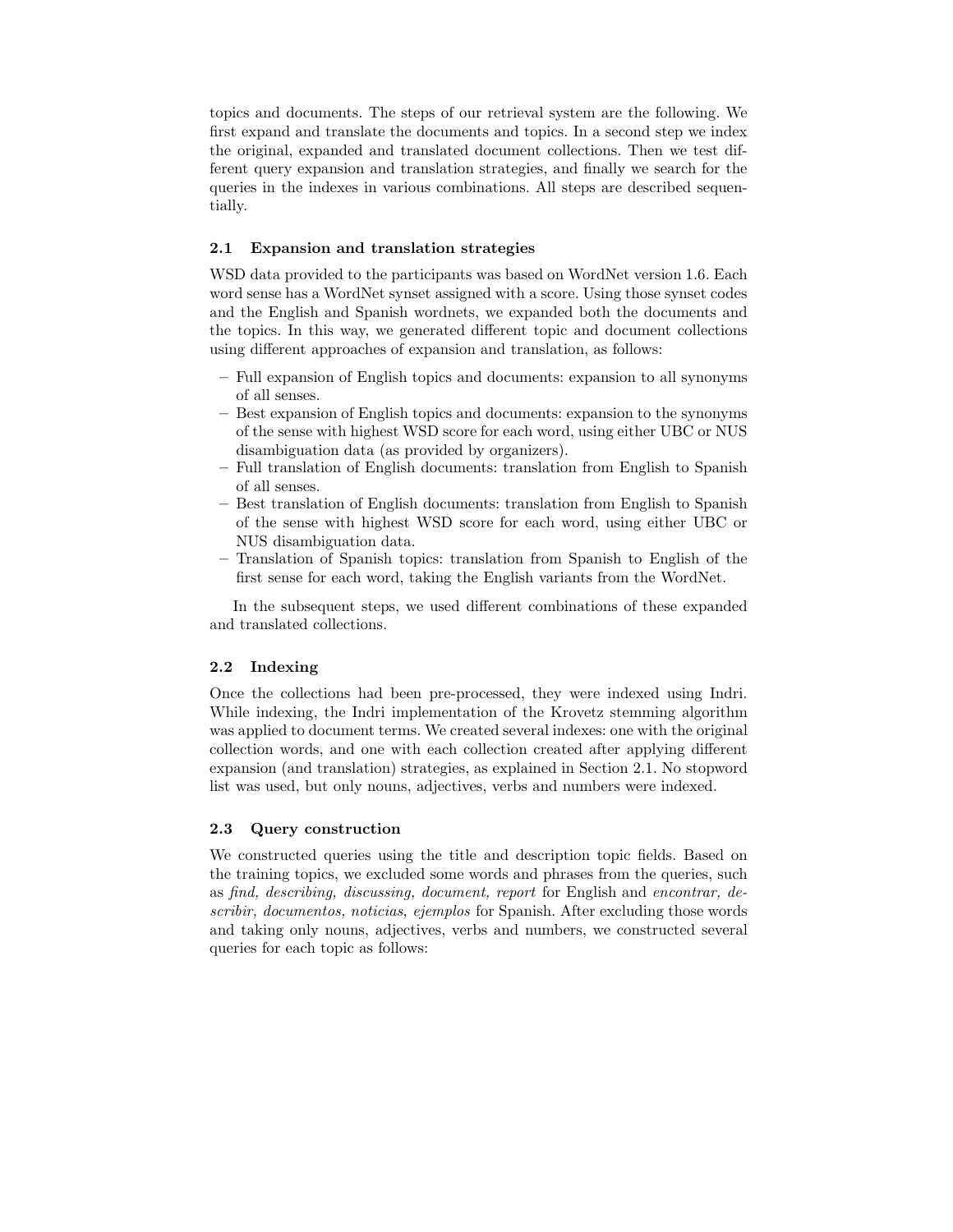- 1. Original words.
- 2. Both original words and expansions for the best sense of each word.
- 3. Both original words and all expansions for each word.
- 4. Translated words, using translations for the best sense of each word. If a word had no translation, the original word was included in the query.

The first three cases are for the monolingual runs, and the last one for the bilingual run which translated the query. Table 1 shows some examples of each case for the sample topic.

Table 1. Query examples using the title and description fields of a topic. Check Section 2.3 for further explanations.

| English<br>topic | $\langle EN\text{-}title\rangle$ Alternative Medicine $\langle$ /EN-title $\rangle$<br>$\langle EN\text{-}desc\text{-}Find$ documents discussing any kind of alternative or natural medical<br>treatment including specific therapies such as acupuncture, homeopathy, chiroprac-<br>tics, or others $\angle$ EN-desc>                                                                                                                                                                                                                                                                                                                                                                                          |
|------------------|-----------------------------------------------------------------------------------------------------------------------------------------------------------------------------------------------------------------------------------------------------------------------------------------------------------------------------------------------------------------------------------------------------------------------------------------------------------------------------------------------------------------------------------------------------------------------------------------------------------------------------------------------------------------------------------------------------------------|
| Spanish<br>topic | $\langle ES\text{-}title \rangle$ Medicina Alternativa $\langle /ES\text{-}title \rangle$<br>$\langle ES\text{-}desc\rangle\text{Encontrar}$ documentos que traten sobre algún tipo de tratamiento<br>medico alternativo o naturista, incluyendo terapias concretas como la acupuntura,<br>la homeopatía, la quiropráctica, u otras $\langle$ /ES-desc $\rangle$                                                                                                                                                                                                                                                                                                                                                |
| case 1           | #combine(#1(alternative medicine) kind alternative natural medical treatment<br>including specific therapies acupuncture homeopathy chiropractics others)                                                                                                                                                                                                                                                                                                                                                                                                                                                                                                                                                       |
| case 2           | #weight (0.6 #combine (#1 (alternative medicine) kind alternative natural medical<br>treatment including specific therapies acupuncture homeopathy chiropractics<br>others) 0.4 #combine(#syn(#1(complementary medicine) #1(alternative medicine))<br>#syn(variety form sort) #syn(option choice) #syn(include) #syn(therapy)<br>#syn(stylostixis) #syn(homoeopathy) #syn(chiropractic)))                                                                                                                                                                                                                                                                                                                       |
| case 3           | #weight (0.6 #combine (#1 (alternative medicine) kind alternative natural medical<br>treatment including specific therapies acupuncture homeopathy chiropractics<br>others) 0.4 #combine(#wsyn(1 #1(complementary medicine) 1 #1(alternative<br>medicine)) #wsyn(1 form 1 variety 1 sort) #wsyn(1 option 1 choice) #wsyn(0<br>nonsynthetic 0 uncontrived 0 misbegot 0 unaffected 0 spurious 0 bastardly 0<br>lifelike 0 bastard 0 wild 0 rude 0 spontaneous 0 misbegotten 0 unstudied 0 raw)<br>#wsyn(0 aesculapian) #wsyn(0 discussion 0 discourse 0.414874001229255 handling<br>) #wsyn(0 admit 0 #1(let in) 1 include) #wsyn(1 therapy) #wsyn(1 stylostixis)<br>#wsyn(1 homoeopathy) #wsyn(1 chiropractic))) |
| case 4           | #combine(#syn(#1(alternative medicine) #1(complementary medicine)) type<br>treatment #syn(medicate medicine) #syn(alternate alternative) #syn(naturistic<br>nudist) include concrete #syn(acupuncture stylostixis) #syn(homeopathy<br>homoeopathy) quiropráctica)                                                                                                                                                                                                                                                                                                                                                                                                                                               |

In the first case, we constructed a simple query combining the original words using the Indri operator #combine (see case 1 in Table 1). Note that multiword expressions (as present in WordNet), such as alternative medicine, are added to the query joined with the #1 operator (ordered window).

For the rest of cases, we have used some other operators available in the structural Indri Query Language. For case 2, where we include original words as well as synonyms (obtained after expansion) in the query, we constructed two subqueries, one with original words, and another one with the expanded words. Both subqueries are combined into a single query using the #weight operator,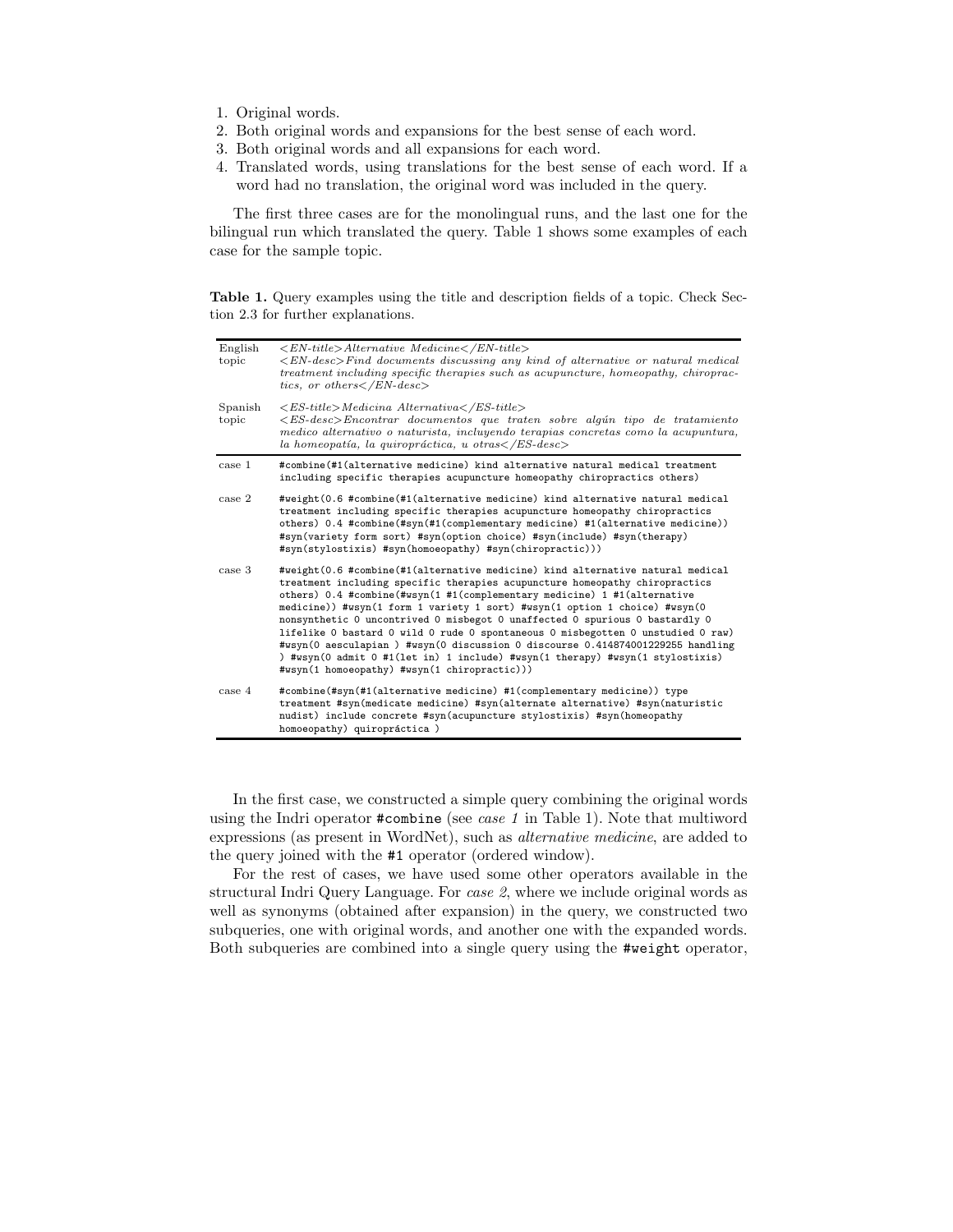where original words are weighted with 0.6, and synonyms with 0.4. We did not fine-tune this weights. We used the synonym operator (#syn) to join the expanded words of each sense, as they are meant to be synonyms.

In the case of full expansion (case 3), instead of  $#syn$ , we used  $#wsyn$ (weighted synonym). This operator allows to give different weights to synonyms, which we took from the score returned by the disambiguation system, that is, each synonym was weighted according to the WSD weight of the corresponding sense of the target word.

For case 4, we constructed the query using the first sense of each word of the Spanish topics in order to get their translated English words. In the Spanish topic of the example, as quiropractica had not any sense assigned, we could not get its translation and therefore, we included the original Spanish word in the query (see case 4 in Table 1).

#### 2.4 Retrieval

We carried out several retrieval experiments combining different kinds of indexes with different kinds of queries. We used the training data to perform extensive experimentation, and chose the ones with best MAP results in order to produce the test topic runs. The submitted runs are described in Section 3.

In some of the experiments we applied pseudo-relevance feedback (PRF) with the following default parameters: fbDocs:10, fbTerms:50, fbMu:0 and fbOrig-Weight: 0.5. Unfortunately, we did not have time to tune those parameters for the official deadline.

# 3 Results

Table 2 summarizes the results of our submitted runs. We present them here, as follows:

– monolingual without WSD:

En2EnNowsd ; original terms in topics; original terms in documents. En2EnNowsdPsrel ; same as En2EnNowsd, but with PRF.

- monolingual with WSD:
	- En2EnNusDocsPsrel ; original terms in topics; both original and expanded terms in documents, using best sense according to NUS word sense disambiguation; PRF.
	- En2EnUbcDocsPsrel ; original terms in topics; both original and expanded terms in documents, using best sense according to UBC word sense disambiguation; PRF.
	- En2EnFullStructTopNusDocsPsrel ; both original and fully expanded terms in topics; both original and expanded terms in documents, using best sense according to NUS word sense disambiguation; PRF.
- bilingual without WSD:
	- Es2EnNowsd ; original terms in topics (in Spanish); translated terms in documents (from English to Spanish).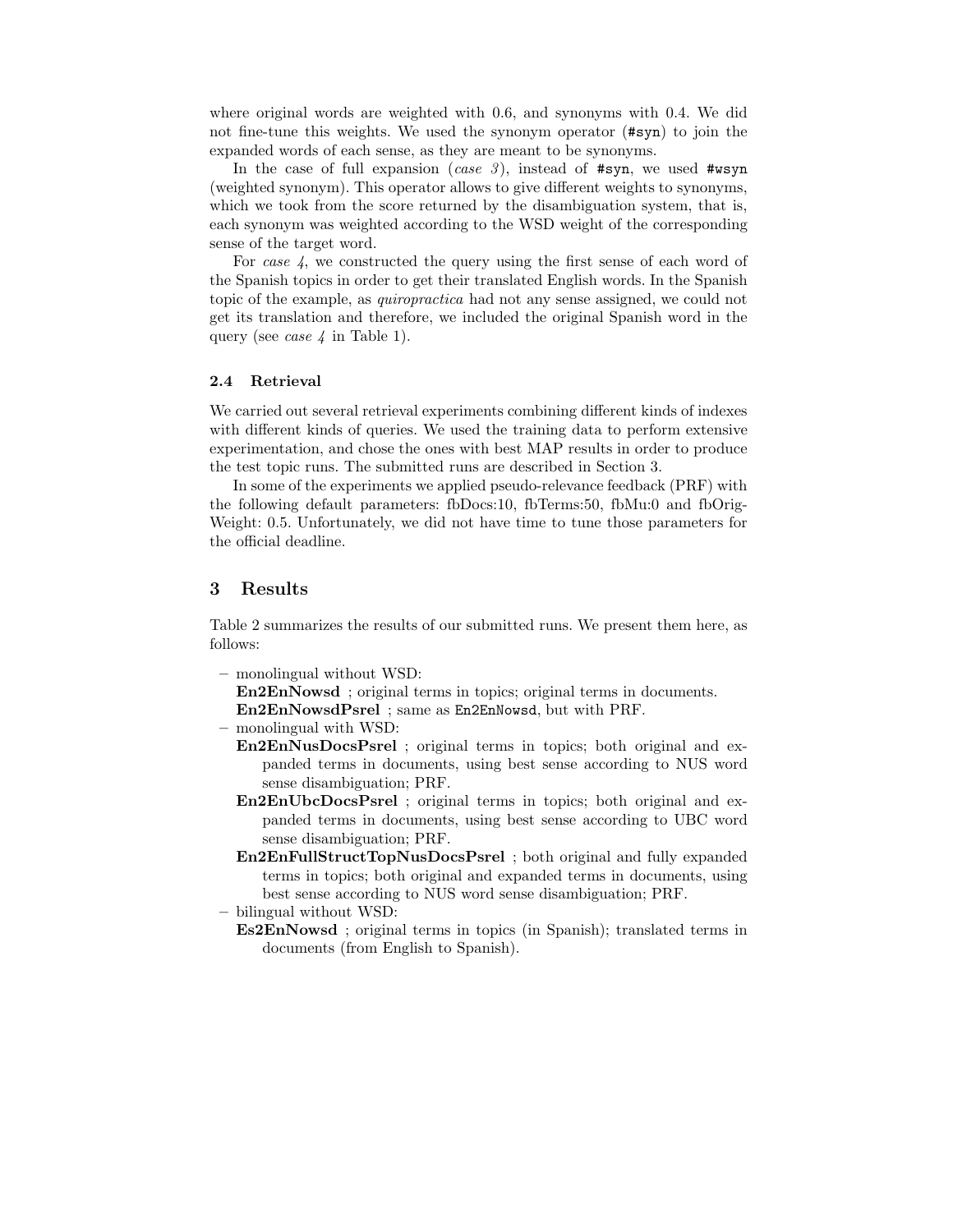Es2EnNowsdPsrel ; same as Es2EnNowsd, but with PRF.

- bilingual with WSD:
	- Es2EnNusDocsPsrel ; original terms in topics (in Spanish); translated terms in documents, using the best sense according to NUS word sense disambiguation; PRF.
	- Es2EnUbcDocsPsrel ; original terms in topics (in Spanish); translated terms in documents, using the best sense according to UBC word sense disambiguation; PRF.
	- Es2En1stTopsNusDocsPsrel ; translated terms in topics (from Spanish to English) for first sense in Spanish; both original and expanded terms of the best sense according to NUS disambiguation data; PRF.
	- Es2En1stTopsUbcDocsPsrel ; translated terms in topics (from Spanish to English) for first sense in Spanish; both original and expanded terms of the best sense according to UBC disambiguation data; PRF.

The results show that the use of WSD data has been effective. With respect to monolingual retrieval, En2EnUbcDocsPsrel obtains the best results from our runs, although the difference with respect to En2WnNowsdPsrel is not statistically significant<sup>1</sup>. Regarding the bilingual results, Es2En1stTopsUbcDocsPsre1 is the best, and the difference with respect to Es2EnNowsdPsrel is statistically significant. These results confirm the results that we obtained on the training data. Although not shown here, those results showed that the use of WSD led to significantly better results with respect to using all senses (full expansion).

Although it was not our main goal, our systems ranked high in the exercise, making the 7th best in the monolingual no-WSD subtask, 9th in monolingual using WSD, 5th best in the bilingual no-WSD subtask, and 1st in bilingual using WSD. Overall, our best runs ranked 4th overall and 3rd overall in the monolingual and bilingual subtasks, respectively.

<sup>1</sup> We used paired Randomization Tests over MAPs with  $\alpha$ =0.05

|                    |        | runId                                         | map           | gmap |
|--------------------|--------|-----------------------------------------------|---------------|------|
| monolingual no WSD |        | En2EnNowsd                                    | 0.3534 0.1488 |      |
|                    |        | En2EnNowsdPsrel                               | 0.3810 0.1572 |      |
|                    |        | with WSD En2EnNusDocsPsrel                    | 0.3862 0.1541 |      |
|                    |        | En2EnUbcDocsPsrel                             | 0.3899 0.1552 |      |
|                    |        | En2EnFullStructTopsNusDocsPsrel 0.3890 0.1532 |               |      |
| bilingual          | no WSD | Es2EnNowsd                                    | 0.1835 0.0164 |      |
|                    |        | Es2EnNowsdPsrel                               | 0.1957 0.0162 |      |
|                    |        | with WSD Es2EnNusDocsPsrel                    | 0.2138 0.0205 |      |
|                    |        | Es2EnUbcDocsPsrel                             | 0.2100 0.0212 |      |
|                    |        | Es2En1stTopsNusDocsPsrel                      | 0.2350 0.0176 |      |
|                    |        | Es2En1stTopsUbcDocsPsrel                      | 0.2356 0.0172 |      |

|  |  |  | <b>Table 2.</b> Results for submitted runs |  |
|--|--|--|--------------------------------------------|--|
|--|--|--|--------------------------------------------|--|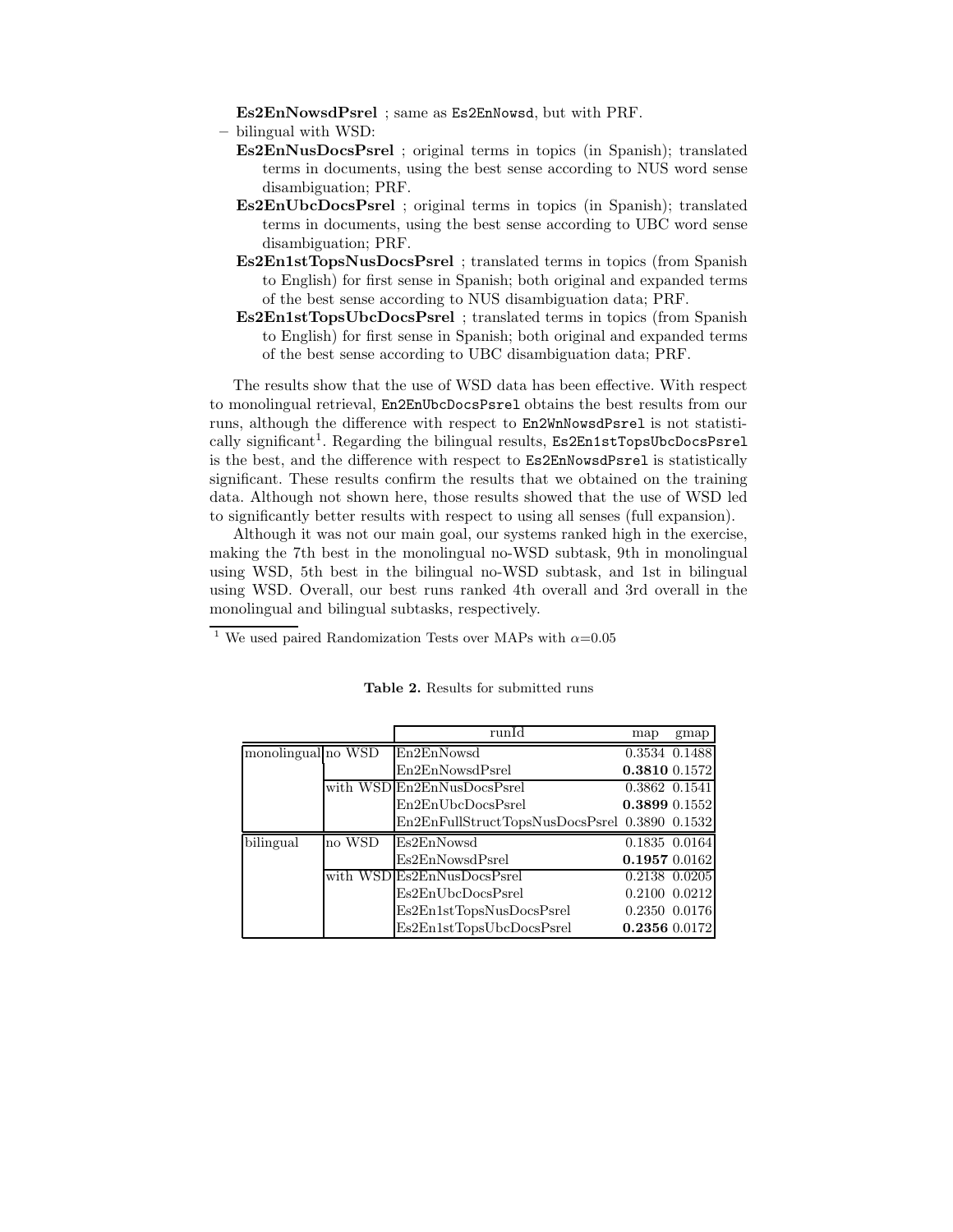After analyzing the experiments and the results, we have found that the approach of expanding the documents works better than expanding the topics. The extensive experimentation that we performed on the use of structured queries did not yield better results than just expanding the documents.

In our experiments we did not make any effort to deal with hard topics, and we only paid attention to improvements in Mean Average Precision (MAP) metric. In fact, we applied the settings which proved best in training data according to MAP, and we did not pay attention to the Geometric Mean Average Precision (GMAP) values.

# 4 Related Work

Several teams have managed to successfully use word sense data. Stokoe et al. [6] developed a system that performed sense-based information retrieval which, when used in a large scale IR experiment, demonstrated improved precision over the standard term-based vector space model. They noted that with a wordsense disambiguation accuracy of only 62.1% the experiments showed an absolute increase of 1.73% and a relative increase over TF\*IDF of 45.9%. The authors thing that their results support Gonzalo et al. [1] less conservative claim that a breakeven point of 50-60% would be adequate for improved IR performance.

Liu et al. [3] used WordNet to disambiguate word senses of query terms. They employed high-precision disambiguation of query terms for selective query expansion. Whenever the sense of a query term was determined, its synonyms, hyponyms, words from its definition and its compound words were considered for possible additions to the query. Experimental results showed that their approach yielded between 23% and 31% improvements over the best-known results on the TREC 9, 10 and 12 collections for short (title only) queries, without using Web data. In subsequent work [4], they showed that word sense disambiguation together with other components of their retrieval system yielded a result which was 13.7% above than produced by the same system but without disambiguation.

Kim et al. [2] assigned coarse-grained word senses defined in WordNet to query terms and document terms by an unsupervised algorithm which used cooccurrence information constructed automatically. Promising results were obtained when combined with pseudo relevance feedback and state-of-the-art retrieval functions such as BM25.

Finally, Pérez-Agüera and Zaragoza [5] devise a novel way to use word sense disambiguation data. They make explicit some of the term dependence information using a form of structured query, and use a ranking function capable of taking the structure information into account. They combined the use of query expansion techniques and semantic disambiguation to construct the structured queries, yielding queries that are both semantically rich and focused on the query. They report improved results on the same dataset reported here.

Compared to previous work, our own is less sophisticated, but we provide indications that word sense disambiguation on the documents, accompanied by expansion, produces better results than a similar strategy on the queries. All in